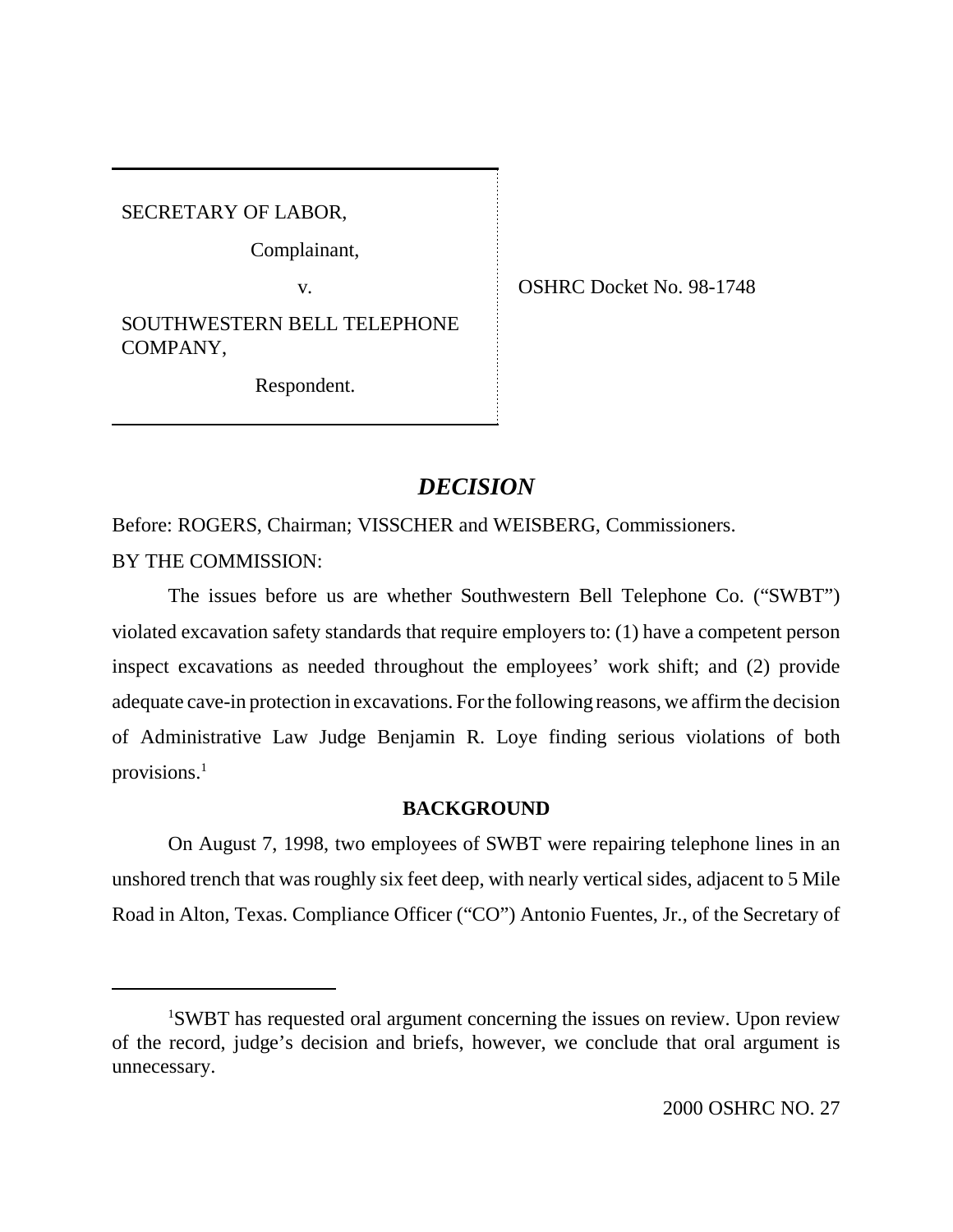Labor's Occupational Safety and Health Administration ("OSHA"), drove by on his way to another worksite, and he stopped to inspect the trench.

After an opening conference, he measured and found that the depth of the trench varied between 5.7 and 6.4 feet. Its width was generally six feet. No protective system was being used. The parties stipulate that the soil was classified as Type B. OSHA requires that such soil be sloped back to not more than 45 degrees, measured from the horizontal plane, or protected by some other means, none of which SWBT used. 29 C.F.R. § 1926.652(b).

The employees in the trench ("technicians") were Arturo Santana and Juan Garza. Santana testified that Manuel Serrano, a SWBT contractor, had excavated the pit deeper than planned, and that Serrano's son Hector told Santana it needed shoring. Santana further testified that he passed that information on to his supervisor, Joyce Beck, who told him she didn't feel the excavation was dangerous, and to go ahead with his work. Santana testified that he had received training regarding excavations and trenching, but that he believed Beck had the authority to override his concerns about the excavation. CO Fuentes testified that both Santana and Garza stated that Beck had not seen the finished trench. Fuentes further testified that when Beck arrived at the work site, she admitted knowing the depth of the trench.

Ronnie Jimenez, SWBT's area manager for installation and repair and Beck's direct supervisor, testified that the employees in the excavation had a shared responsibility with Beck, under company policy, to make sure the work was done safely. Under SWBT policy, any employee may refuse to work where there would be exposure to serious dangers. SWBT had comprehensive written safety rules, and CO Fuentes testified that the company's employee training program was adequate. After SWBT received the citation, it suspended Beck without pay for a week. It did not discipline Santana or Garza.

## **DISCUSSION**

To prove a violation of an OSHA standard, the Secretary must show by a preponderance of the evidence that (1) the cited standard applies, (2) there was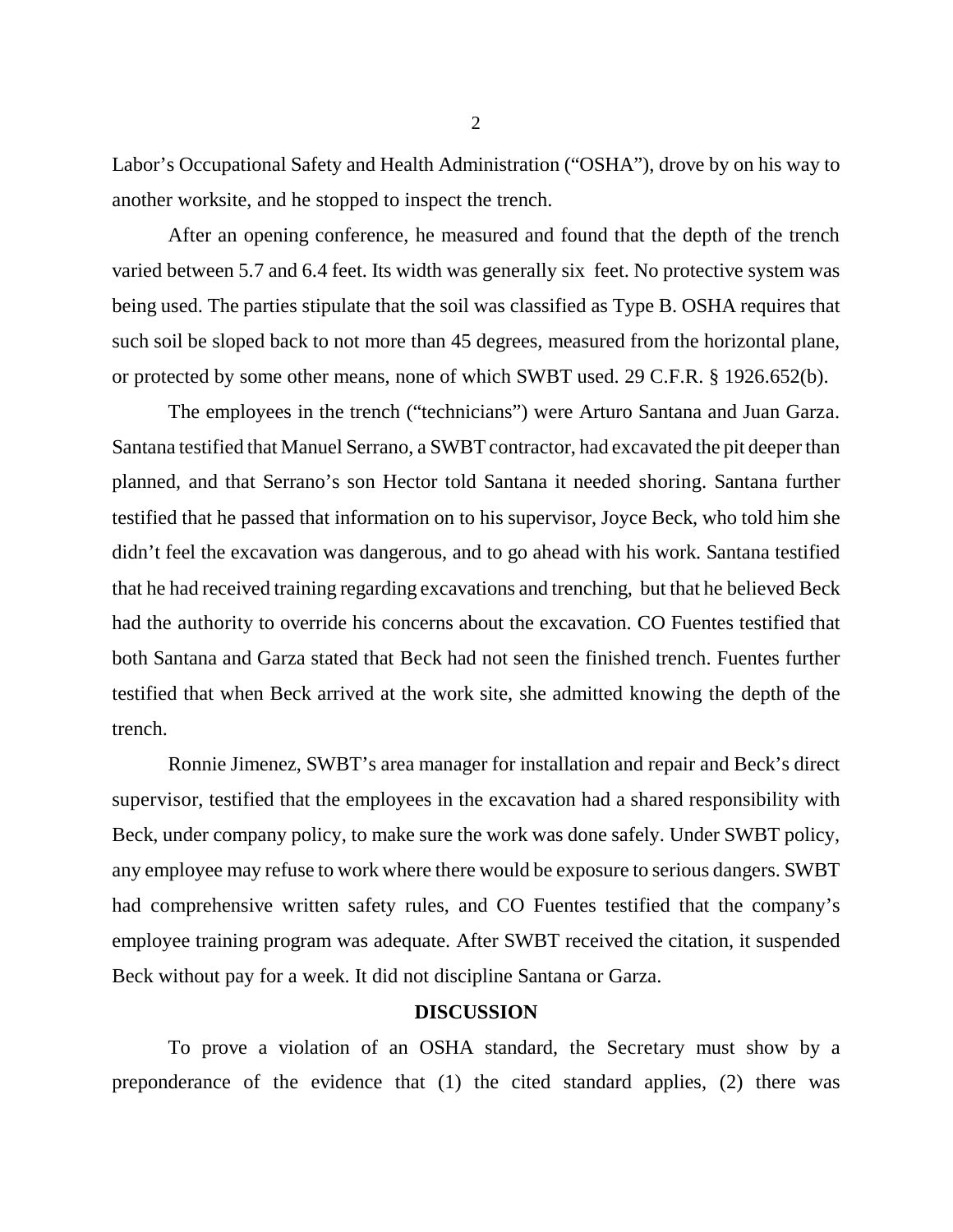noncompliance with its terms, (3) employees had access to the violative conditions, and (4) the cited employer had actual or constructive knowledge of those conditions. *E.g., George Campbell Painting Corp.*, 18 BNA OSHC 1929, 1932, 1999 CCH OSHD ¶ 31,935, p. 47,388 (No. 94-3121, 1999). *See, e.g., Trinity Indus., Inc. v. OSHRC*, 206 F.3d 539, 542 (5th Cir. 2000) ("[t]o prove the knowledge element of its burden, the Secretary must show that the employer knew, or with exercise of reasonable diligence could have known of the noncomplying condition"). There is no dispute here that the cited standards apply, that the trench did not have the required protective system, and that two employees had access to the noncomplying conditions. SWBT argues, however, that Santana and Garza were "competent persons," that they did a proper inspection, and that the evidence is insufficient to show that it knew or reasonably could have known of its supervisor's failure to properly inspect the trench herself and provide the required protective system.

## **Item 1: Alleged failure to inspect excavation properly**

The cited provision, section 1926.651(k)(i), requires that a "competent person" conduct inspections "as needed throughout the shift" for evidence of potential cave-ins and other excavation hazards.<sup>2</sup> The judge found:

Southwestern admits that Joyce Beck was the competent person on site. Although Southwestern argues that the employees working under Beck's supervision were also competent persons, and had a shared responsibility for safety and under company policy were authorized to refuse to work in the unshored excavation, it is clear that Beck had *de facto* authority over the work site, which neither Santana nor Garza thought to challenge. Only Beck,

<sup>&</sup>lt;sup>2</sup>That provision states in full:

Daily inspections of excavations, the adjacent areas, and protective systems shall be made by a competent person for evidence of a situation that could result in possible cave-ins, indications of failure of protective systems, hazardous atmospheres, or other hazardous conditions. An inspection shall be conducted by the competent person prior to the start of work and as needed throughout the shift. Inspections shall also be made after every rainstorm or other hazard increasing occurrence. These inspections are only required when employee exposure can be reasonably anticipated.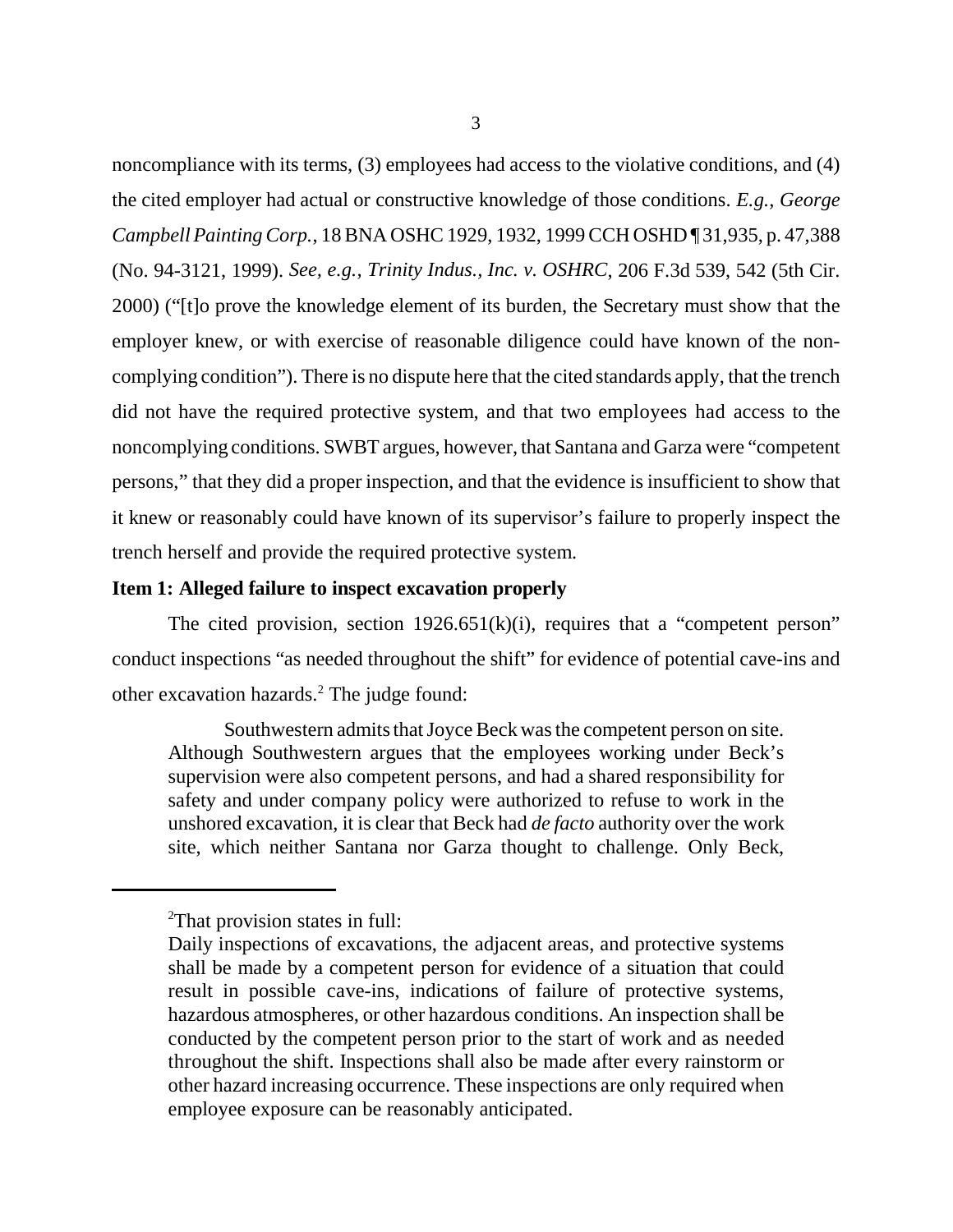therefore, had actual authority to take the corrective measures necessary to eliminate the hazard.

The uncontroverted evidence establishes that Beck did not see and, therefore, could not have inspected the finished trench prior to the start of work. The violation is established.

On review, SWBT renews its argument that its "technicians" in the trench, Santana and Garza, were "competent persons" under the standard, and that they did the requisite inspection. We disagree. The definition of "competent person" in the excavation standards is:

[O]ne who is capable of identifying existing and predictable hazards in the surroundings, or working conditions which are unsanitary, hazardous or dangerous to employees, *and who has authorization to take prompt corrective measures to eliminate them*.

29 C.F.R. § 1926.650 (emphasis added). SWBT argues that Santana and Garza were competent persons because Johnnie Escobedo, its regional safety manager, testified that its employees could decline to work where they would be exposed to serious dangers. That fact does not make them "competent persons," however. To be considered a competent person, an employee must have the authority to "take prompt corrective measures" regarding the physical hazards in the working conditions. Here, that meant the authority to order the steps required to bring the physical conditions into compliance -- installing shoring or one of the protective systems described in section 1926.652(b) or (c). Thus, although Santana and Garza may have had a form of "shared responsibility" for safety at the worksite, they lacked the requisite authority to abate hazards. We, therefore, conclude that they were not "competent persons" for purposes of the excavation standards.

Judge Loye found that Beck was the only "competent person" at the site, and that she failed to conduct the inspections required under the standard. We agree with the judge that the evidence establishes that Beck failed to inspect the trench after it was completed and before the technicians began their work in it, and thus she failed to carry out the standard's requirements. She was aware that the trench had been dug more than five feet deep, and the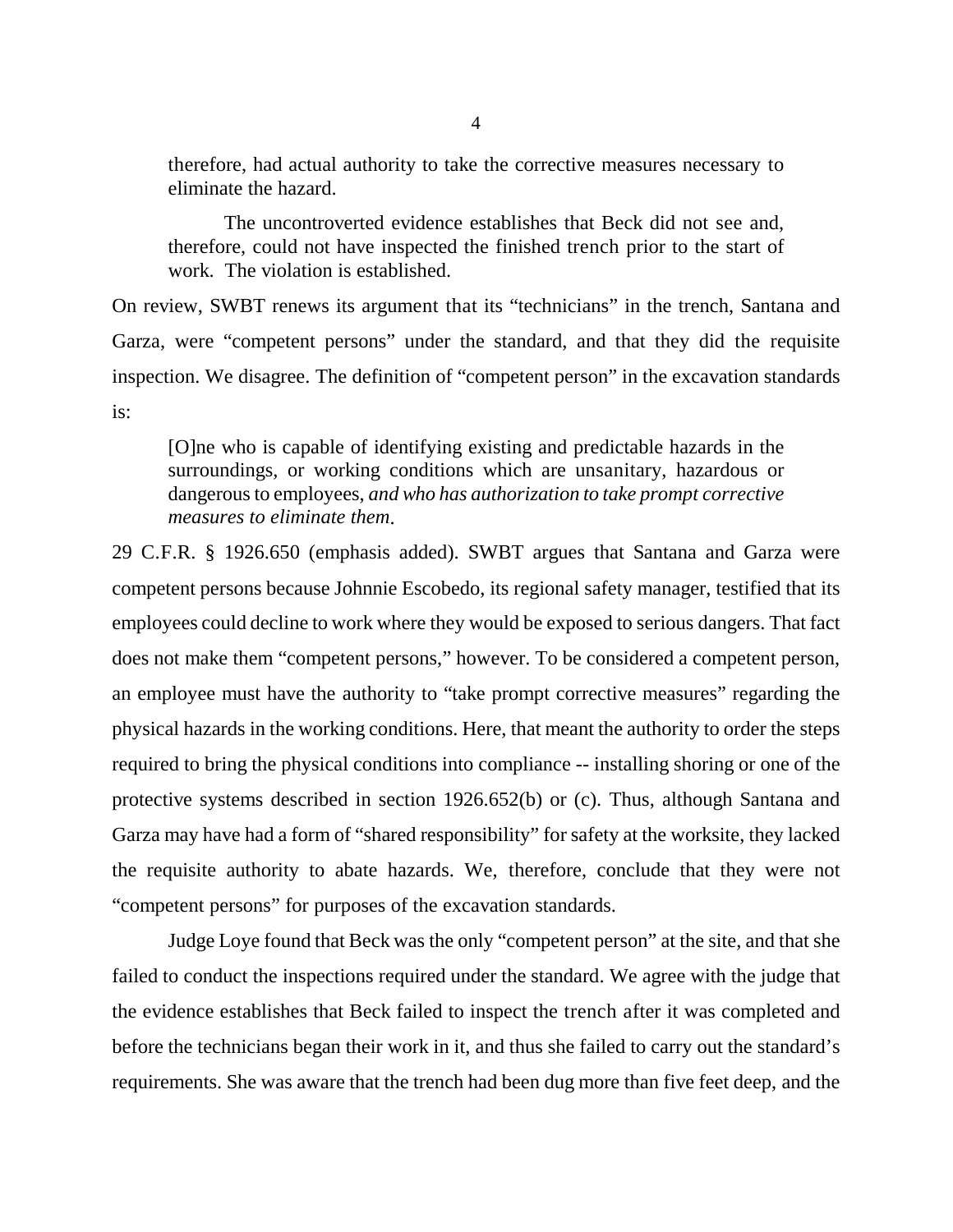need for such an inspection is underscored by the excavator's warning, passed on to Beck by Santana, that the trench needed shoring. In these circumstances, we need not reach the question whether Beck actually qualified as a competent person.

We also find that, as the supervisor on this jobsite, Beck's actual knowledge of her failure to carry out the standard's requirements is clearly imputable to SWBT. In order to avoid responsibility for her failure, SWBT would have to establish that it could not have prevented it. To do so, SWBT would have to at least offer evidence that it had established work rules designed to prevent the violation, had adequately communicated those work rules to its employees (including supervisors), had taken reasonable steps to discover violations of those rules, and had effectively enforced the rules in the event of infractions. *E.g., Dover Elevator Co.*, 15 BNA OSHC 1378, 1382, 1991-93 CCH OSHD ¶ 29,524, p. 39,849 (No. 88-2642, 1991).

SWBT argues that it had a comprehensive safety program designed to prevent excavation hazards. CO Fuentes testified that he believed SWBT's employee training program was adequate. Santana testified that he was given annual training in safety measures regarding excavation and trenching. Floyd Dietzmann, SWBT's director of installation and repair for South Texas, testified that the site supervisors are required to conduct monthly safety meetings for the non-supervisory employees and to observe each one's work practices twice a month.<sup>3</sup> In addition, Escobedo testified that he visited site supervisors ("outside managers") to "review the managers' safety binders, make sure that they're complying with the plan, conducting their safety meetings, conducting their observations. And I also conduct

<sup>3</sup> Dietzmann stated:

<sup>[</sup>W]e require the supervisors to make two observations per person per month. They're supposed to observe the people out there on the job to ensure they're doing a good job. And that all evolves as part of the training of that individual. We keep extensive safety records on each individual that are reviewed by the safety personnel, both on a local basis and a state basis.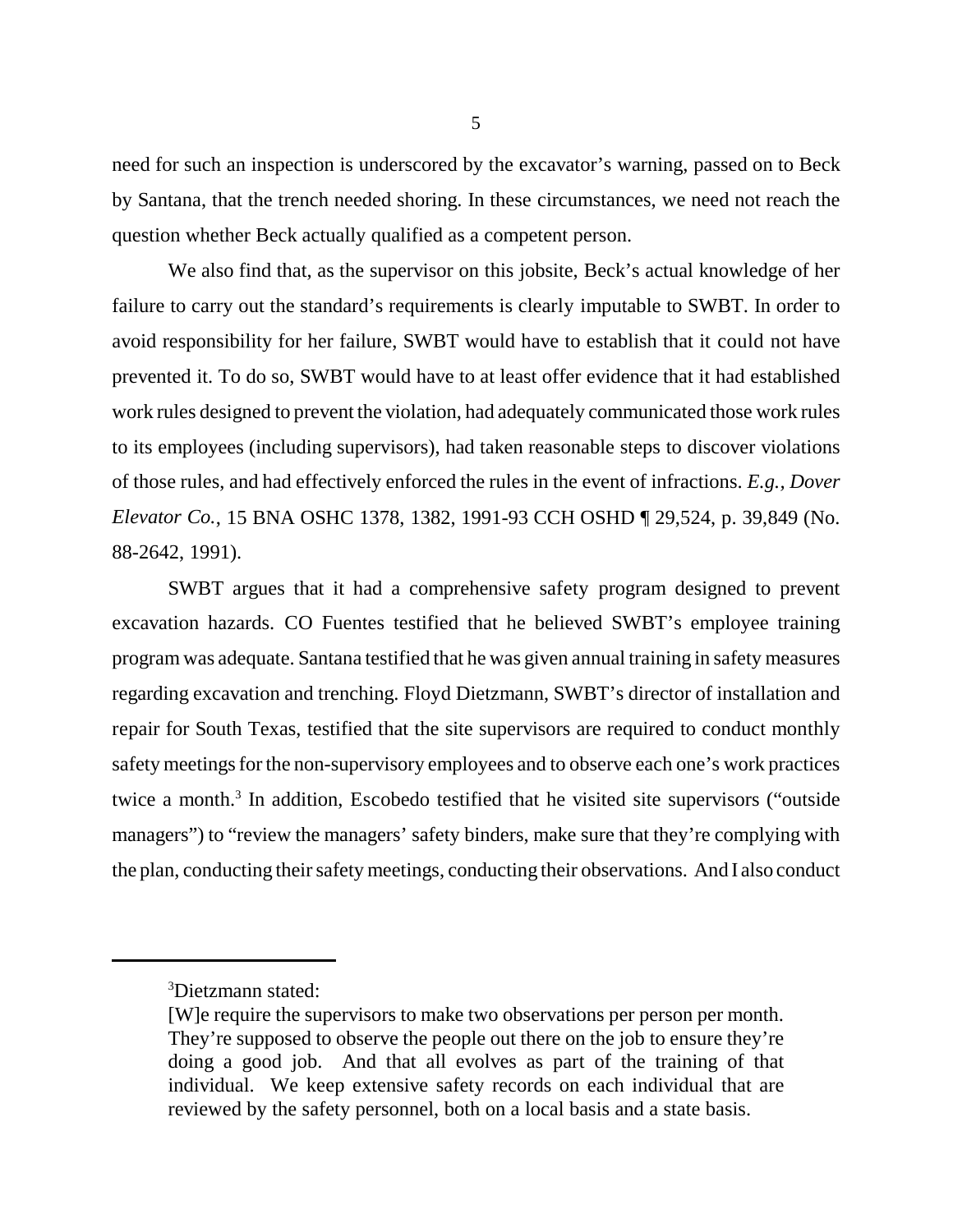safety observations in the field with the technicians" (non-supervisory crew members such as Santana and Garza).

SWBT did not produce, and we have not found, evidence that it monitored its *site supervisors'* actual worksite compliance with the specific safety requirements at issue here. Reasonable steps to monitor compliance with safety requirements are part of an effective safety program, just as are work rules designed to prevent each regulated hazard. *See L. E. Myers Co.*, 16 BNA OSHC 1037, 1041, 1993-95 CCH OSHD ¶ 30,016, p. 41,127 (No. 90- 945, 1993). Although SWBT had a safety program and conducted site visits, there is no evidence that either the program or the visits pertained to enforcing the competent persons' obligation to perform trench inspections. Unlike our dissenting colleague, we find that SWBT's evidence is, therefore, insufficient to rebut the Secretary's prima facie showing of actual knowledge.<sup>4</sup> Accordingly, we find that SWBT failed to take reasonable steps to

<sup>4</sup> Commissioner Weisberg recognizes that under Commission precedent an employer can avoid the imputation of knowledge based on supervisory misconduct by establishing that it "took reasonable measures to prevent the occurrence of the violation." *Dover Elevator Co.,* 16 BNA OSHC 1281, 1286, 1993-95 CCH OSHD ¶ 30,148, p. 41,480 (No. 91-862, 1993). In rebutting the Secretary's prima facie showing of supervisory knowledge, an employer may avoid imputation of that knowledge by coming forward to show that it had work rules addressing *the cited hazard* that were adequately communicated to supervisors and effectively enforced. *Pride Oil Well Service,* 15 BNA OSHC 1809, 1815, 1991-93 CCH OSHD ¶ 29,807, p. 40,585 (No. 87-692, 1992).

Commissioner Weisberg notes that his dissenting colleague appears to suggest that general evidence of safety rule enforcement presented by an employer is sufficient to rebut the Secretary's prima facie proof of knowledge. However, the Commission has held that it is not enough for an employer to establish that its safety rules in general have been communicated and enforced. The employer must show that it has effectively communicated and enforced the specific rule or rules that are at issue. *Hamilton Fixture,* 16 BNA OSHC 1073, 1090, 1993-95 CCH OSHD ¶ 30,034, p. 41,185 (No. 88-1720, 1993), *aff'd without published opinion*, 28 F.3d 1213 (6th Cir. 1994).

In the instant case, the employer has presented no evidence of reasonable efforts to monitor and discover whether supervisors were complying with the cited standard requiring daily and frequent inspection of excavations by a competent person. SWBT's regional safety manager Escobedo testified that he "conduct[s] ongoing training reviews, where [he] will (continued...)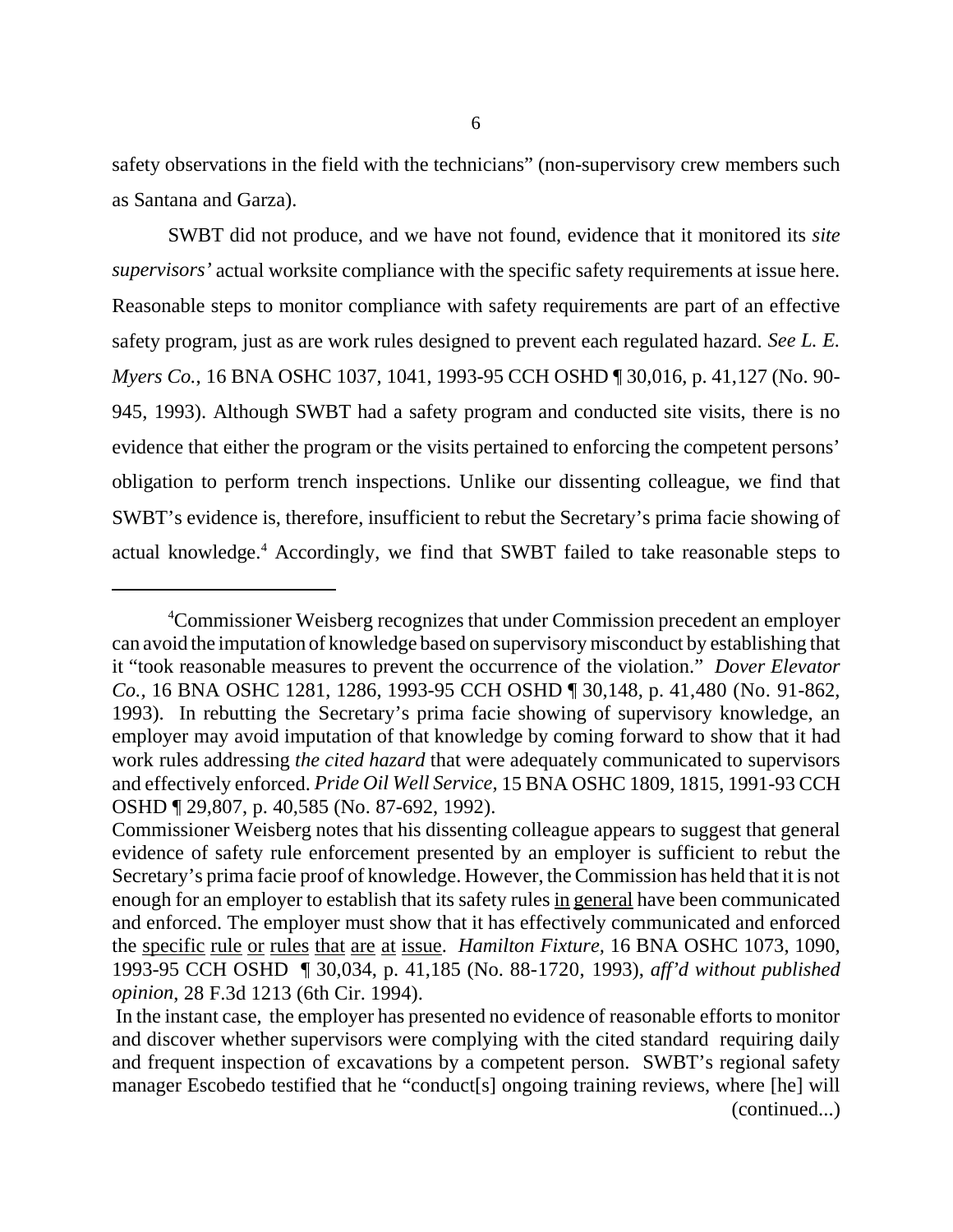monitor its site supervisors' compliance, and we impute its supervisor's knowledge of the violative condition to it. *Cf. Texas A.C.A., Inc.*, 17 BNA OSHC 1048, 1050-51, 1993-95 CCH OSHD ¶ 30,652, pp. 42,525-27 (No. 91-3467, 1995) (only *reasonable* monitoring efforts are required). $5$ 

4 (...continued)

go to the work centers and ask to review the manager's safety binders, make sure that they're complying with the plan, conducting their safety meetings, conducting their observations." However, SWBT was not cited for an employee training violation but rather for failure by a competent person to inspect an excavation and failure to provide adequate protective system in the excavation. Neither the above statement by Escobedo nor his general testimony that "[he] also conduct[s] safety observations in the field with the technicians" is evidence that SWBT monitored compliance by its supervisors with the excavation safety standards at issue.

Accordingly, where SWBT has failed to come forward with any *relevant* rebuttal evidence, *i.e.*, evidence that its supervisors were adequately trained concerning the excavation safety standards at issue or that reasonable steps were taken to discover violations by its supervisors of those specific excavation safety standards or to enforce those standards, Commissioner Weisberg believes that it is unnecessary in this case to address which party bears the burden of persuasion or to determine the quantum of evidence needed for an employer to rebut prima facie proof of knowledge.

5 In Chairman Rogers' view, regardless of which party bears the burden of persuasion of employer knowledge in the circumstances, the Secretary's evidence clearly preponderates that the knowledge of supervisor Beck should be imputed to SWBT. Its rebuttal evidence was not even relevant to the specific safety requirements at issue. Further, she respectfully disagrees with Commissioner Visscher's suggestion in his dissent that it would be appropriate to follow the same burden-shifting approach here that the Supreme Court applies in employment discrimination cases under Title VII of the Civil Rights Act of 1964, 42 U.S.C. § 2000e *et seq*., where the plaintiff's prima facie case of discrimination rests on a legal presumption. *E.g., St. Mary's Honor Center v. Hicks*, 509 U.S. 502, 506-07 (1993); *Texas Dep't of Community Affairs v. Burdine*, 450 U.S. 248 (1981). In those cases, the Court addressed the allocation of burdens in the context of "the elusive factual question of intentional discrimination." *Burdine*, 450 U.S. at 254, 255 & nn.8, 10. The Court gave the plaintiff the benefit of a "legally mandatory" presumption to establish the prima facie case. *Id.*

As the Court clarified in those cases, however, it was resolving the burden of production and proof *in the context of Title VII* -- there is no indication that it was changing the (continued...)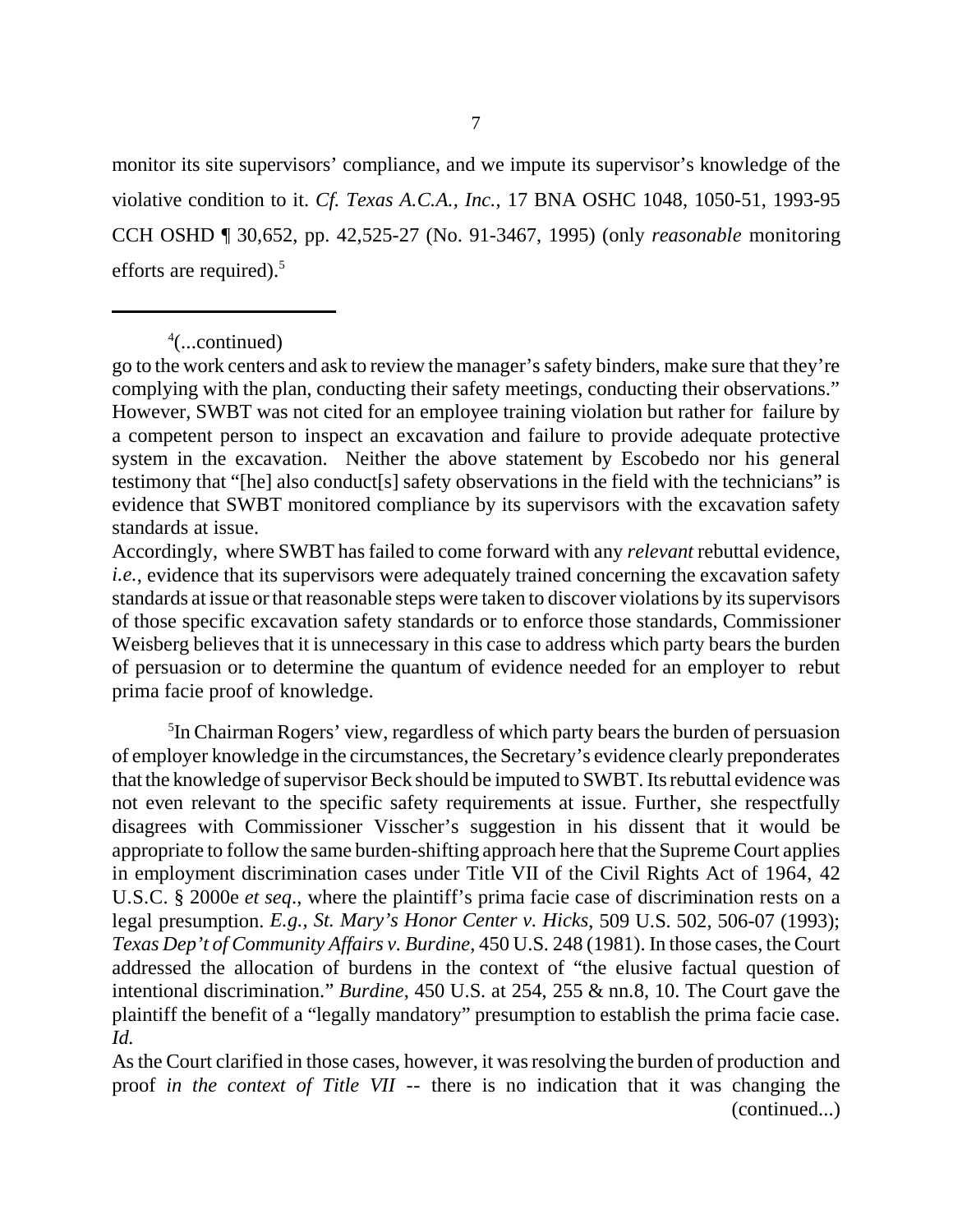Thus, we find that the Secretary has established the requisite employer knowledge of the violative conditions, and we affirm the violation.

#### **Item 2: Alleged lack of adequate protective system in excavation**

The cited provision, section  $1926.652(a)(1)$ , requires an adequate protective system designed in accordance with the standard, for excavations five feet or deeper that are not made entirely in stable rock.<sup>6</sup> SWBT does not dispute that the excavation here required such a protective system, that none was installed, and that its employees were exposed to the resulting conditions. Its sole defense is, once again, that the evidence is insufficient to prove that it reasonably could have known that Beck would fail to provide an adequate protective system. As discussed above, we reject that contention, because SWBT did not present

6 That section states in full:

(a) *Protection of employees in excavations*. (1) Each employee in an excavation shall be protected from cave-ins by an adequate protective system designed in accordance with paragraph (b) or (c) of this section except when:

(i) Excavations are made entirely in stable rock; or

(ii) Excavations are less than 5 feet (1.52m) in depth and examination of the ground by a competent person provides no indication of a potential cave-in.

 $5$ (...continued)

<sup>&</sup>quot;preponderance of the evidence" test generally, or as that test applies to knowledge questions. *St. Mary's*, 509 U.S. at 504 ("[w]e granted certiorari to determine whether, in a suit against an employer alleging intentional racial discrimination in violation of § 703(a)(1) of Title VII . . . , the trier of fact's rejection of the employer's asserted reasons for its actions mandates a finding for the plaintiff."); *Burdine*, 450 U.S. at 250 ("[t]he *narrow question* presented is whether, after the plaintiff has proved a prima facie case of discriminatory treatment [under Title VII], the burden shifts to the defendant to persuade the court by a preponderance of the evidence that legitimate, non-discriminatory reasons for the challenged employment action existed.") (emphasis added). While the court in *New York State Elec. & Gas Corp. v. Sec'y of Labor*, 88 F.3d 98, 108 (2d Cir. 1996) (*"NYSEG"*) cited *Burdine* as an example of a burden-allocation rule which could be used in the context of proving knowledge, the court made it clear that "the Commission might select some other rule. . . . [I]ts experience and expertise in the occupational safety field place it in the best position to formulate a workable rule . . . ."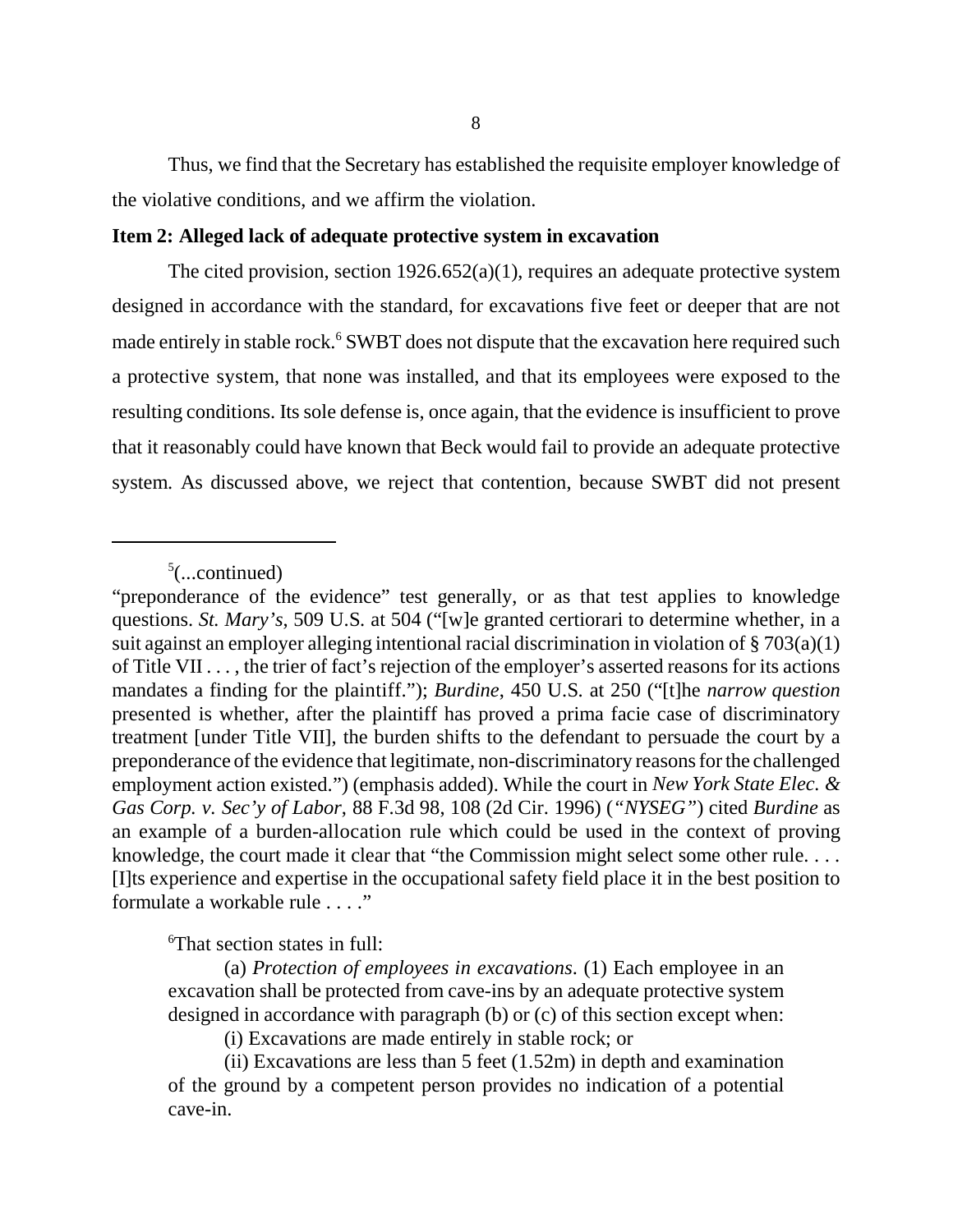evidence that it took feasible measures to prevent the violation, including reasonable monitoring steps regarding its site supervisors' compliance with protective system requirements.

## **Penalties**

SWBT objects to Judge Loye's penalty assessments. The judge assessed the Secretary's proposed penalties of \$1350 for Item 1 and \$2250 for Item 2. SWBT represents that the excavation in question existed for only one work day. Santana gave the opinion that it was not actually dangerous, because the ground was like "solid cement" due to lack of recent rain. SWBT had a comprehensive written safety program and cooperated fully with OSHA's inspection. There was no evidence of prior violations, and CO Fuentes testified that SWBT had had no serious, willful, or repeat violations in the previous three years. The record also shows that SWBT's management was committed to safety.

On the other hand, although a cave-in was unlikely, the probable result if one occurred would be serious injury or death. SWBT is a large employer, and the violations here were aggravated by the fact that the excavator had warned SWBT's supervisor of the need for trench protection. On balance, we think the judge's penalty assessments were appropriate. *See* 29 U.S.C. § 666(j) (Commission shall give due consideration to appropriateness of penalty with respect to size of employer's business, gravity of violation, and employer's good faith and history of previous violations).

Thus, we affirm the judge's findings of violations as to both items on review and his penalty assessments of \$1350 and \$2250, respectively.

---------

 $\sqrt{s/}$ 

Thomasina V. Rogers Chairman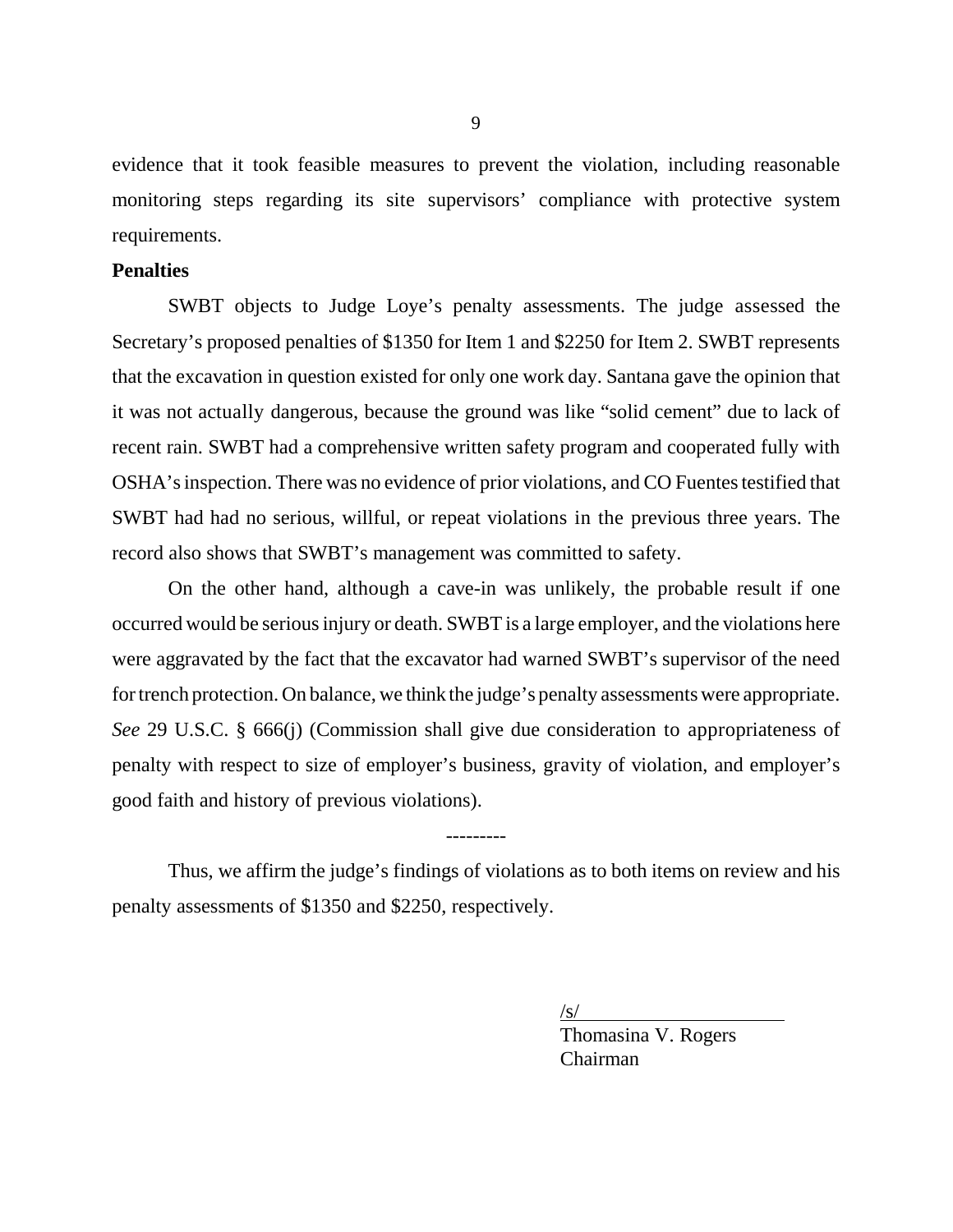$\sqrt{s/}$ 

Stuart E. Weisberg Commissioner

Dated: September 27, 2000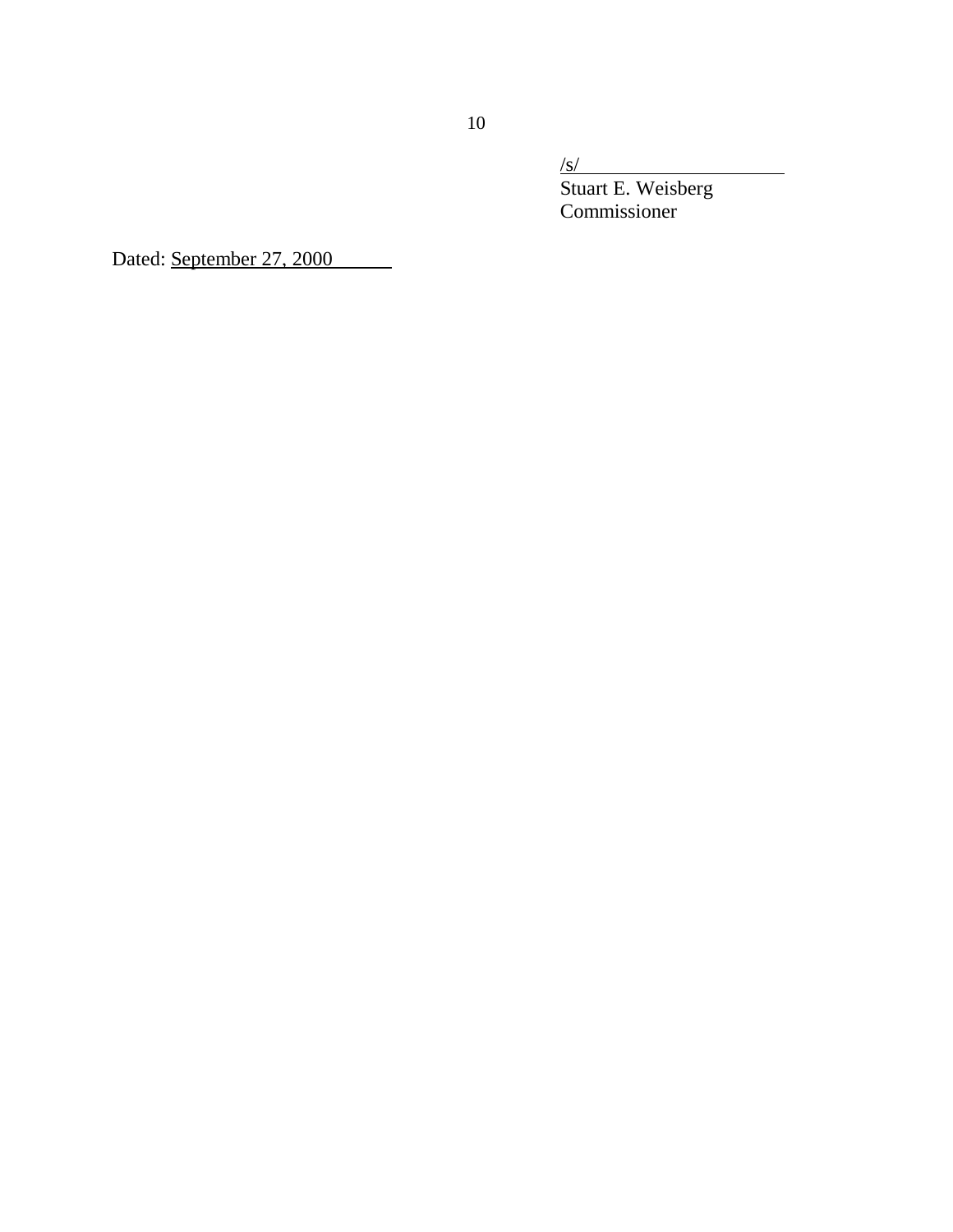VISSCHER, Commissioner, dissenting:

This case turns on the quantum of evidence an employer must produce in order to rebut a prima facie showing of employer knowledge based upon the direct knowledge or misconduct of a supervisor. For the reasons that follow, I disagree with the majority's conclusion that SWBT failed to rebut the Secretary's prima facie showing and must therefore dissent from their decision to affirm the two violations here.

It is well established that the Secretary bears the burden of proving the employer's knowledge of the violative condition or practice in the workplace. *Kerns Brothers Tree Service*, 18 BNA OSHC 2064, 2067, 2000 CCH OSHD ¶ 32,053, p. 48,003 (No. 96-1719, 2000). Though the knowledge of a supervisor may be imputed to the employer, the courts and the Commission have held that an employer must have an opportunity to rebut the conclusion that it should be charged with a supervisor's knowledge. *See Pennsylvania Pwr. & Light Co. v. OSHRC*, 737 F.2d 350, 358 (3d Cir. 1984)("[t]he participation of the company's own supervisory personnel may be evidence that an employer could have foreseen and prevented a violation through the exercise of reasonable diligence, but it will not, standing alone, end the inquiry into foreseeability"); *Pride Oil Well Service*, 15 BNA OSHC 1809, 1815 1991-93 CCH OSHD ¶ 29,807, pp. 40,585 (No. 87-692, 1992) (as rebuttal of Secretary's prima facie showing of supervisor knowledge, employer may avoid imputation of that knowledge by coming forward to show that it had work rules addressing the cited hazard that were adequately communicated to supervisors and effectively enforced). $<sup>1</sup>$ </sup>

<sup>1</sup> *See also L.R. Willson and Sons v. Secretary of Labor*, 134 F. 3d 1235, 1240 (4th Cir.), *cert. denied*, 525 U.S. 962 (1998)("despite a finding of knowledge of the violation on the part of a supervisory employee, the [Secretary bears] the burden of proving that the supervisory employee's acts were not unforeseeable or unpreventable") (citing *Ocean Electric Corp. v. Secretary of Labor*, 594 F.2d 396, 401(4th Cir. 1979); *Western Waterproofing Co. v. Marshall*, 576 F.2d 139, 144 (8th Cir.), *cert. denied*, 439 U.S. 965 (1978)(employer is "excused from responsibility for acts of its supervisory employees" upon a showing "that the acts were contrary to a consistently enforced company policy, that supervisors were adequately trained in safety matters, and that reasonable steps were taken (continued...)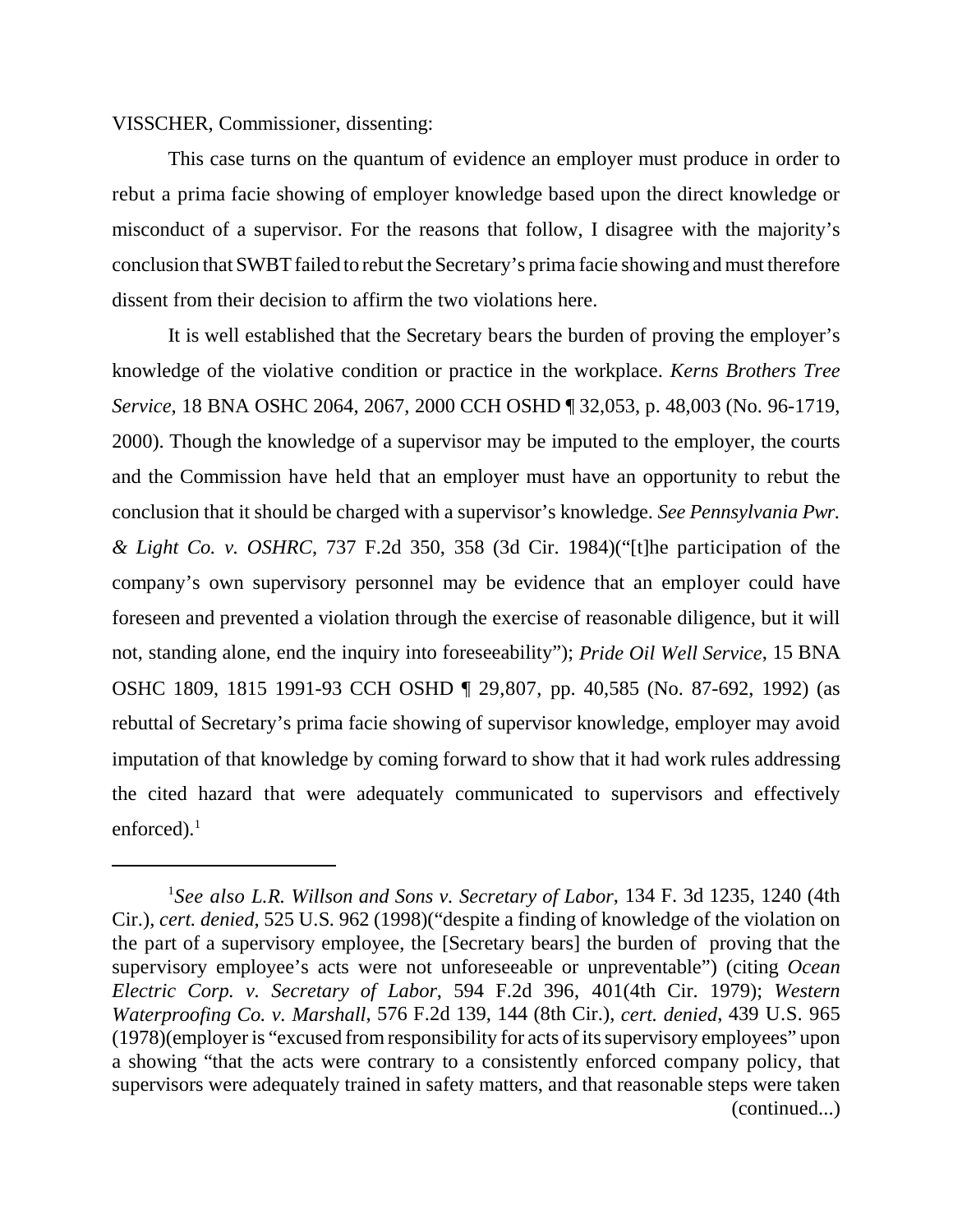Thus is it clear that in a case where the Secretary shows that a supervisor knew of the violative condition, the employer's knowledge is established if the employer fails to submit *any* rebuttal evidence showing that it had work rules to prevent the violative condition or practice and that it communicated, monitored and enforced those rules. In *Tampa Shipyards, Inc.*, 15 BNA OSHC 1533, 1538, 1991-93 CCH OSHD ¶ 29,617, p. 40,101-02 (No. 86-360, 1992)(consolidated), for example, the Commission found that knowledge was established where the employer failed to show that it had work rules dealing with the root causes of the cited crane overlifts.

On the other hand, some Commission decisions have suggested that an employer bears no less of an evidentiary burden on rebuttal than when attempting to prove the affirmative defense of unpreventable employee misconduct. *See, e.g., A.P. O'Horo Co*., 14 BNA OSHC 2004, 2007-8, 1991-93 CCH OSHD ¶ 29,223, p. 39,129 (No. 85-369, 1991)(rebuttal of prima facie showing of supervisor knowledge treated as synonymous with the affirmative defense of unpreventable employee misconduct). But to require an employer to meet the same evidentiary burden on rebuttal as that required to prove the affirmative defense is to effectively nullify the right of rebuttal and shift the burden of proof to the employer. *See New York State Electric & Gas Corporation v. Secretary of Labor*, 88 F.3d 98, 108 (2nd Cir. 1996) ("*NYSEG*") (where Secretary seeks to establish knowledge based on the inadequacy of an employer's safety program, burden of proof as to the safety program remains on Secretary and may not be shifted to employer).

While it is clear that an employer must provide some evidence in order to rebut the conclusion that it should be charged with a supervisor's knowledge, it is only logical that the burden for rebuttal must be less than the burden of persuasion an employer must meet in order to establish an affirmative defense. While the majority acknowledges the employer's

 $\frac{1}{2}$ (...continued)

to discover safety violations committed by its supervisors"); and *Capital Electric Line Builders of Kansas v. Marshall*, 678 F.2d 128, 129-30 (10th Cir. 1982) (comparable rule for non-supervisory employees).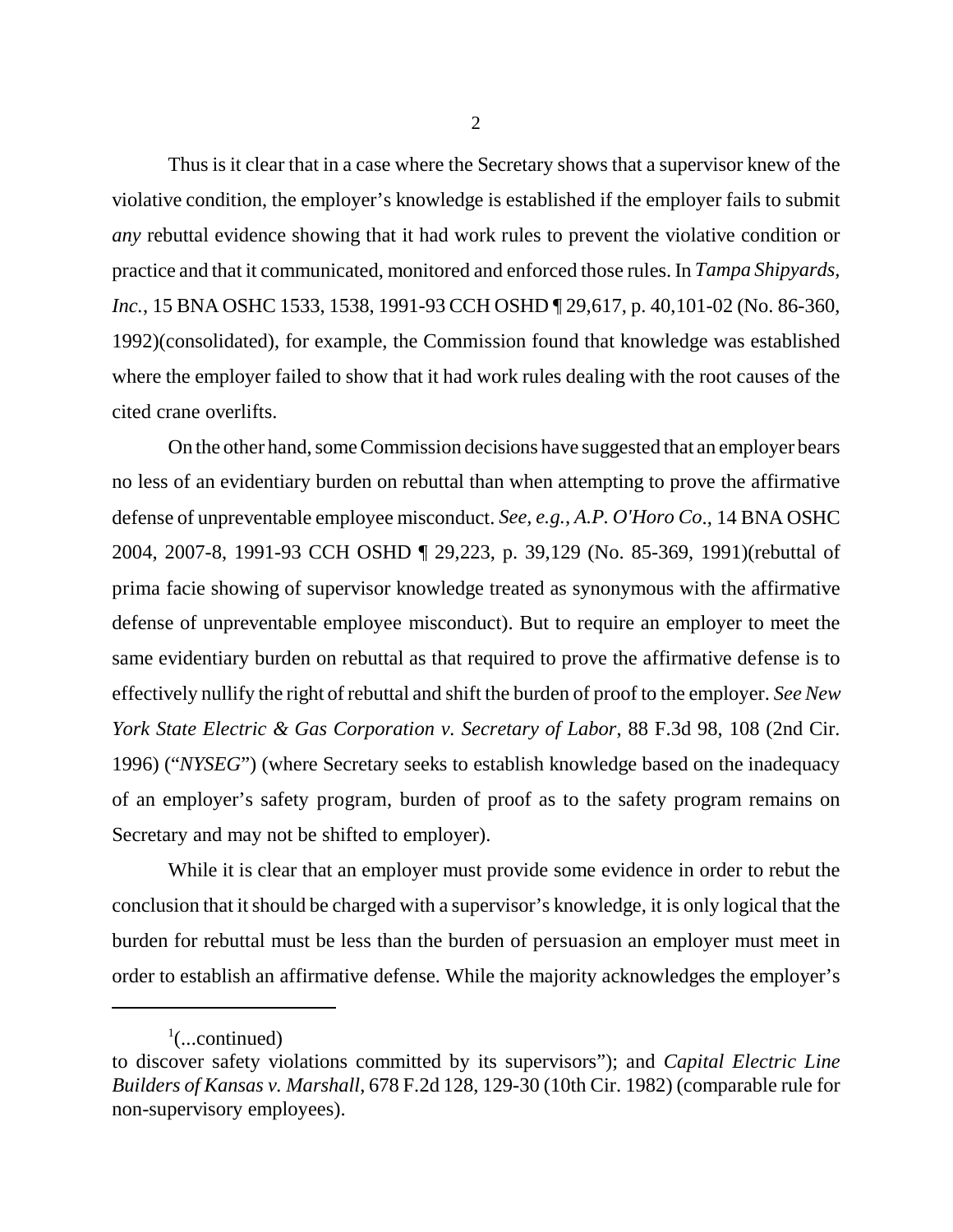opportunity for rebuttal, they make no effort to quantify the employer's burden. In *NYSEG*, 88 F.3d at 108, the Second Circuit Court of Appeals suggested that the Commission consider *Texas Department of Community Affairs v. Burdine*, 450 U.S. 248 (1981), a discrimination case in which the Supreme Court described the defendant's burden on rebuttal as the "burden of production." *Id.* at 254. The Court explained the "[e]stablishment of the prima facie case in effect creates a presumption that the employer unlawfully discriminated against the employee." *Id*. The Court further explained in *St. Mary's Honor Center v. Hicks*, 509 U.S. 502 (1993) that the defendant has the "burden of producing an explanation to rebut the prima facie case - i.e., the burden of 'producing evidence' that the adverse employment actions were taken 'for a legitimate nondiscriminatory reason.'" *Id*. at 506-07, quoting *Burdine,* 450 U.S. at 254. In order to rebut the prima facie case, the defendant "need not persuade the court that it was actually motivated by the proffered reasons." *Burdine,* 450 U.S. at 254. Since the defendant's burden is one of production, not persuasion, it "can involve no credibility assessment." *St. Mary's,* 509 U.S. at 509. Once the prima facie proof has been rebutted, the plaintiff "must have the opportunity to demonstrate that the proffered reason was not the true reason for the employment decision. This burden now merges with the [plaintiff's] ultimate burden of persuading the court that [the plaintiff] has been the victim of intentional discrimination." *Burdine,* 450 U.S. at 256. The burden of persuasion "remains at all times with the plaintiff." *Id.* at 253.

Turning to the facts in this case, SWBT will be charged with its supervisor Beck's knowledge of the violative conditions and actions that were alleged here unless it provided safety program evidence sufficient to rebut knowledge based on imputation. Reviewing the record, I think it is clear that SWBT did provide such evidence. Not only did it establish that it had work rules to prevent these violations, but that it communicated those rules, monitored for compliance and enforced violations with its employees.

The majority believes that the safety program evidence SWBT produced was not sufficient to rebut the imputation of Beck's knowledge. According to their decision, this is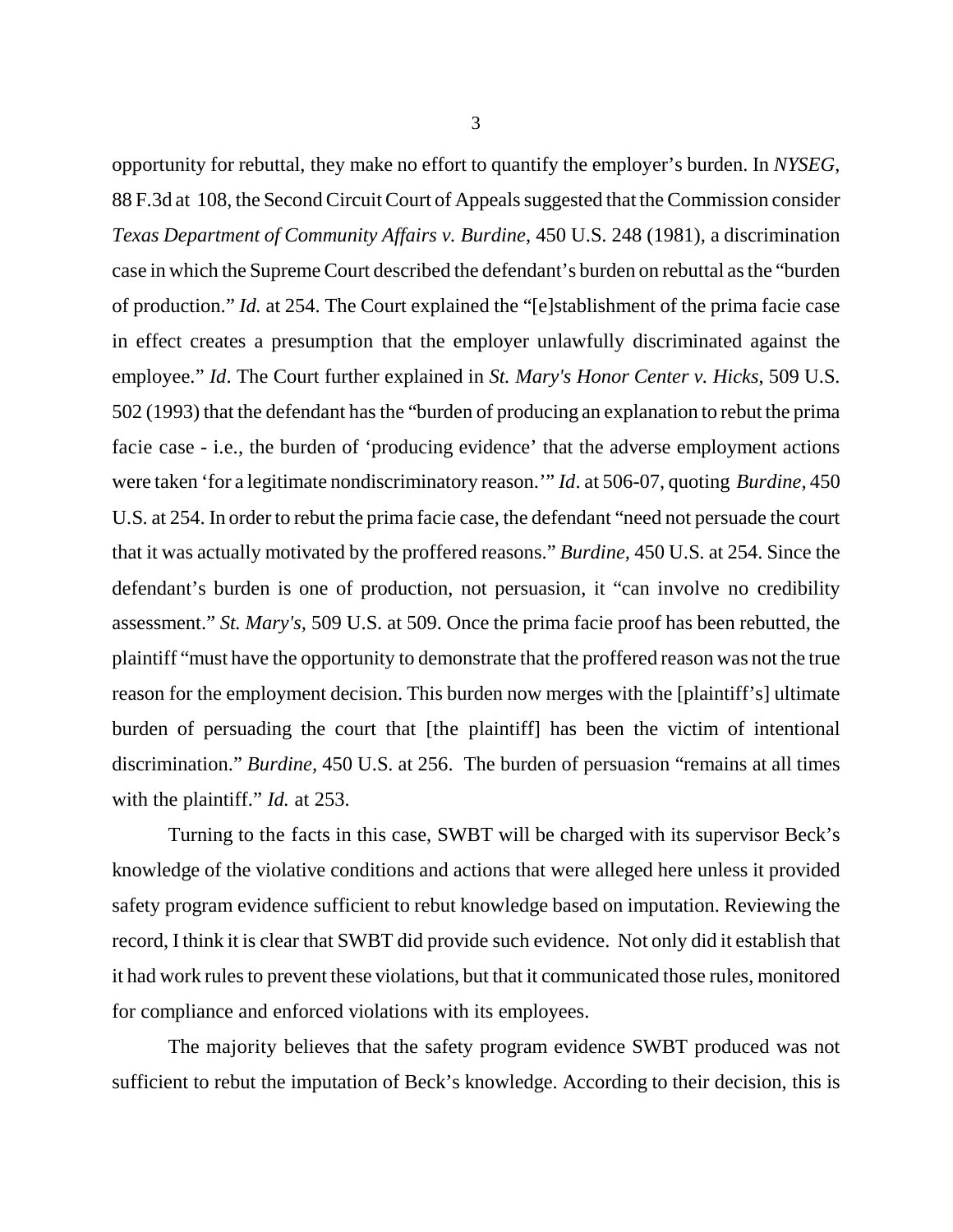so even though Escobedo, SWBT's regional safety manager, testified that he regularly checked the records of managers, including Beck's, to insure that they were complying with the company's safety program by conducting safety meetings and inspections. Escobedo also testified that he personally visited field operations in order to monitor employee compliance with company rules. Nonetheless, the majority has decided that SWBT's evidence was insufficient to rebut knowledge based imputation because "we have not found evidence . . . that [SWBT] monitored its *site supervisors'* actual worksite compliance with the specific safety requirements at issue here." (slip op. at 6) (emphasis in original) Their conclusion that Escobedo's monitoring of employees on work sites is not evidence that SWBT was monitoring *all* employees, including supervisors, only makes sense if one can assume that SWBT's supervisors somehow had no interaction with their crew members at these work sites. Furthermore, in finding that SWBT's rebuttal failed because its witnesses did not specifically mention monitoring of supervisors on these specific excavations, the majority is placing the full burden of persuasion regarding the adequacy of its safety program on SWBT. As the above cited cases make clear, this is wrong as a matter of law.

Once SWBT introduced evidence sufficient to rebut proof of knowledge based on the imputation of Beck's knowledge, it was for the Secretary to raise questions about the credibility of the evidence, or to introduce additional evidence to disprove one or more of the safety program elements. For example, the Secretary might have attempted to show that, as the majority has conveniently concluded, SWBT only monitored the field work of its non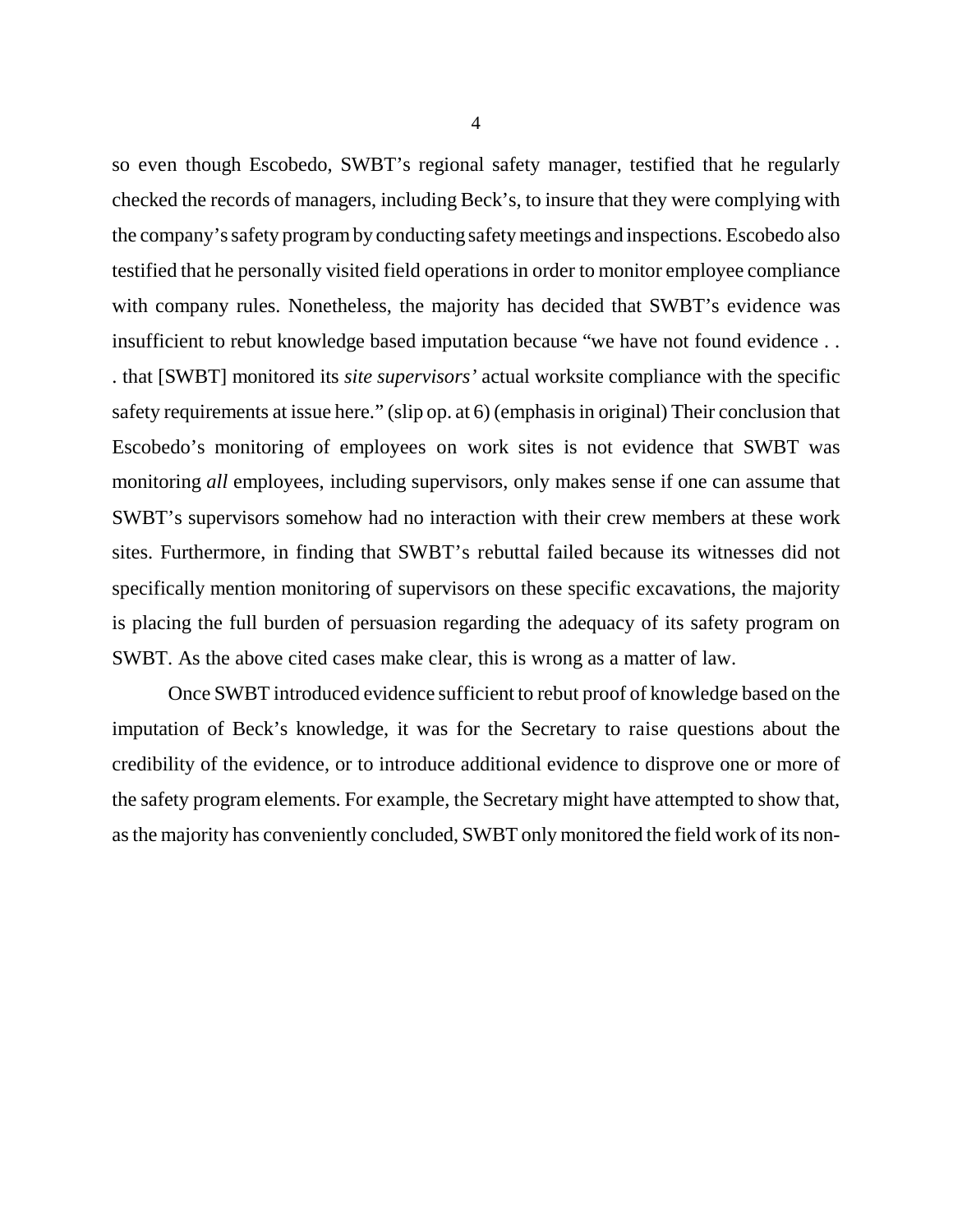supervisory employees and not supervisors such as Beck. As it is, the Secretary offered *no* evidence in response to SWBT's rebuttal. As the ultimate burden of persuasion remains on the Secretary, I would find that she failed to carry her burden to prove SWBT's knowledge of the violative condition.

 $\sqrt{s}$ /

Gary L. Visscher Commissioner

Date: September 27, 2000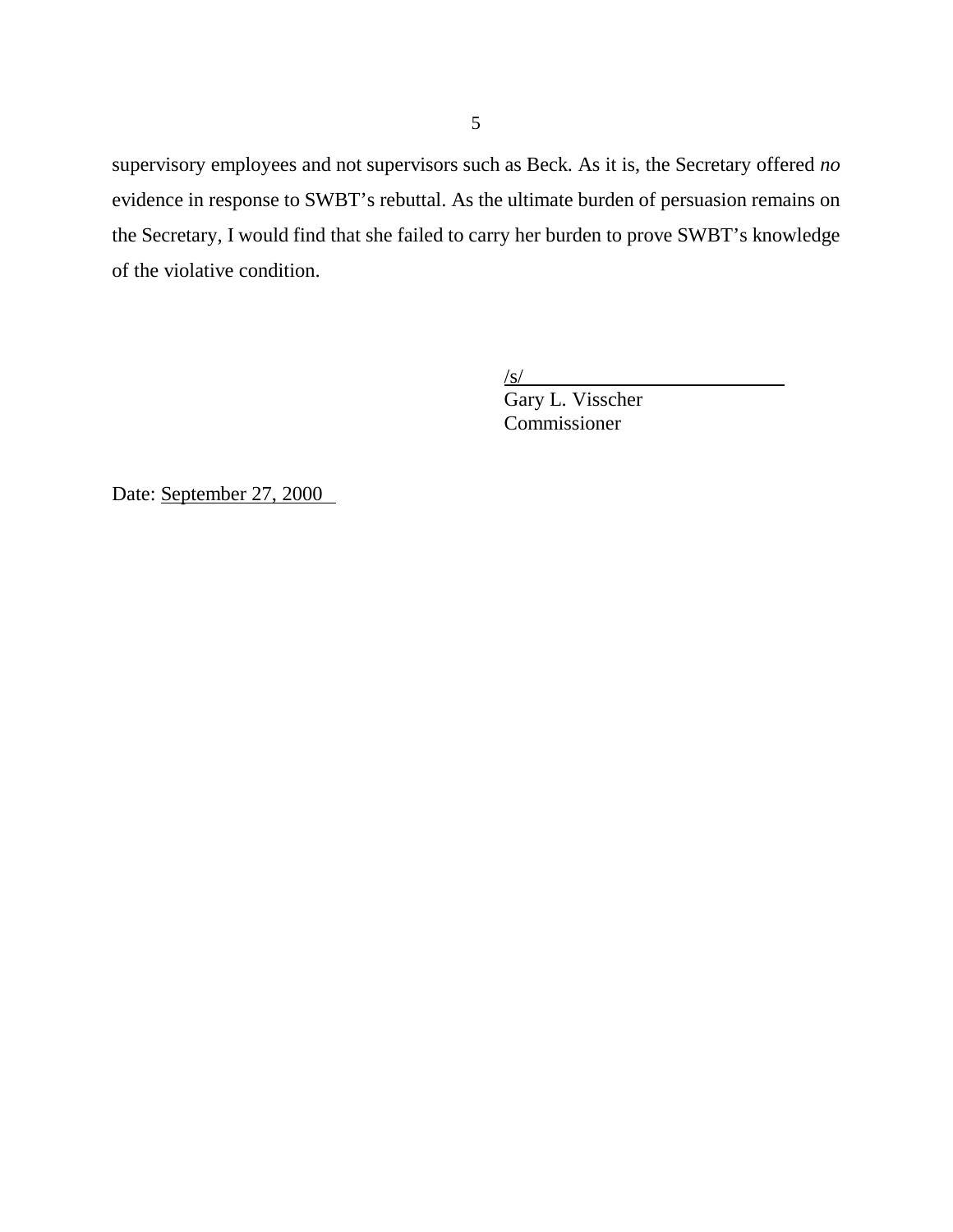# United States of America **OCCUPATIONAL SAFETY AND HEALTH REVIEW COMMISSION**

 1244 North Speer Boulevard, Room 250 Denver, Colorado 80204-3582

Phone: (303) 844-3409 Fax: (303) 844-3759

#### SECRETARY OF LABOR,

Complainant,

v. Same **OSHRC DOCKET NO. 98-1748** 

SOUTHWESTERN BELL TELEPHONE COMPANY, and its successors,

Respondent.

APPEARANCES:

For the Complainant: Stephen E. Irving, Esq., U.S. Department of Labor, Office of the Solicitor, Dallas, Texas

For the Respondent: James S. Golden, Esq., Southwestern Bell Telephone, San Antonio, Texas

Before: Administrative Law Judge: Benjamin R. Loye

## **DECISION AND ORDER**

This proceeding arises under the Occupational Safety and Health Act of 1970 (29 U.S.C. Section 651 *et seq.*; hereafter called the "Act").

Respondent, Southwestern Bell Telephone Company, and its successors (Southwestern) [*see* amendment of caption at Tr. 4-5], at all times relevant to this action maintained a place of business at 5 Mile Road, west of Mayberry Street, Alton, Texas where it was engaged in repairing telephone lines in an excavation. Respondent admits it is an employer engaged in a business affecting commerce and is subject to the requirements of the Act.

On August 7, 1998 the Occupational Safety and Health Administration (OSHA) conducted an inspection of Southwestern's Alton, Texas work site. As a result of that inspection, Southwestern was issued citations alleging violations of the Act together with proposed penalties. By filing a timely notice of contest Southwestern brought this proceeding before the Occupational Safety and Health Review Commission (Commission).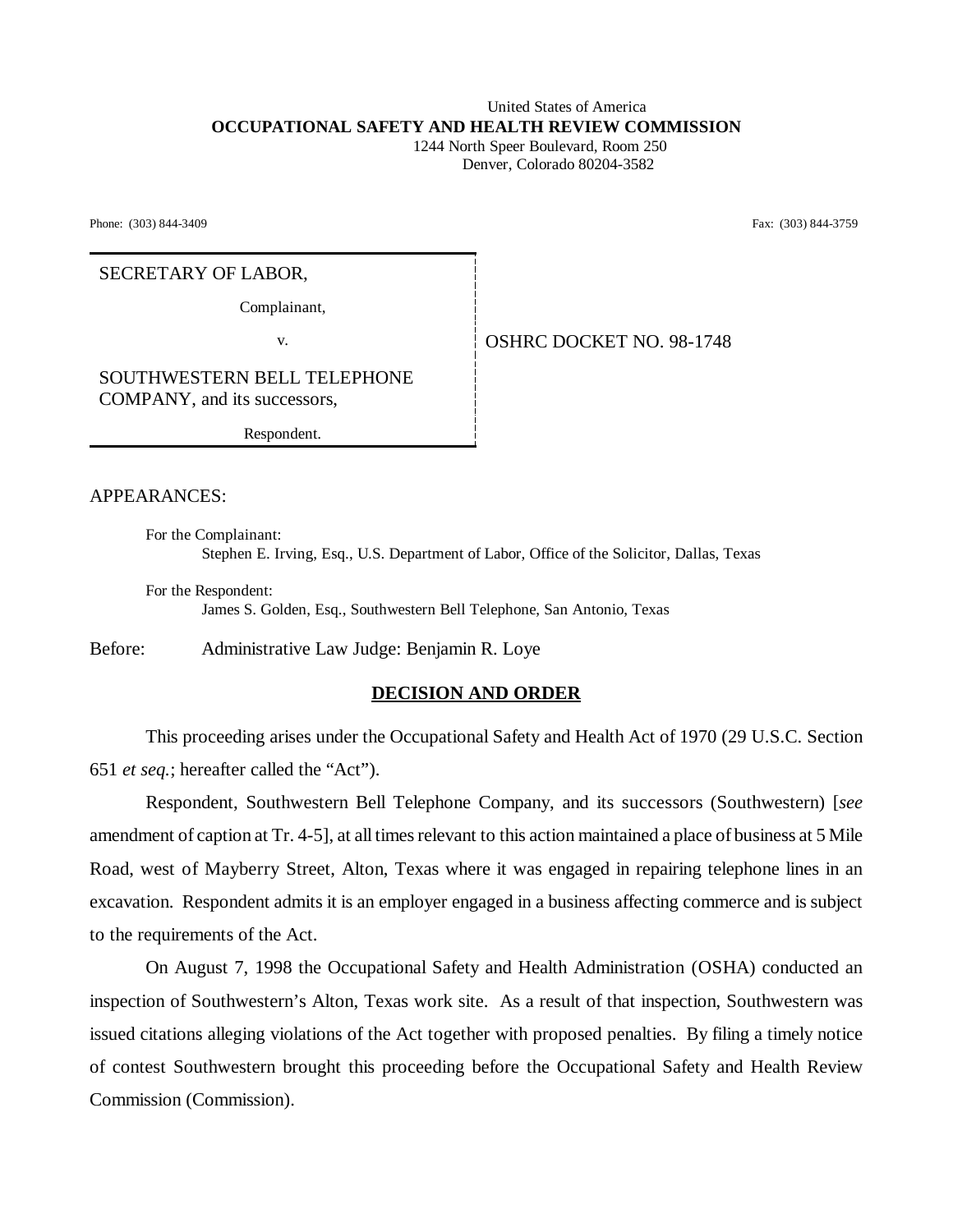On May 4, 1999, a hearing was held in San Antonio, Texas. The parties have submitted briefs on the issues and this matter is ready for disposition.

#### **Alleged Violations**

#### **Serious citation 1, item 1** alleges:

29 CFR 1926.651(k)(1): An inspection of the excavations, the adjacent areas, and protective systems was not conducted by the competent person prior to the start of work and as needed throughout the shift. At the excavation site at 5 Mile Line Road, Alton, TX, a competent person did not inspect an excavation prior to entry by employees. The excavation ranged from 6.4 feet to 5.7 feet and employees were exposed to hazards associated with cave-ins.

## *Facts*

Antonio Fuentes, Jr., the OSHA Compliance Officer (CO) testified that on August 7, 1998, he observed and photographed two employees of Southwestern, Arturo Santana and Juan Garza, working in an unshored excavation (Tr. 16-17, 22, 26, 74; Exh. C-10). Fuentes measured the excavation in three different places; the depth of the trench varied between 5.7 and 6.4 feet (Tr. 28). The width of the trench was generally 6 feet (Tr. 29). The banks were nearly vertical (Tr. 24, 28). The parties stipulate that the soil was classified as Type B (Tr. 27).

Arturo Santana, an employee of Southwestern, testified that the pit in which they were working had been excavated by a contractor, Manuel Serrano (Tr. 69). Santana testified that Serrano dug the excavation deeper than planned, and that Serrano's son, Hector, told him that the excavation needed shoring; Santana testified that he passed that information on to his supervisor, Joyce Beck (Tr. 70). Santana testified that Ms. Beck told him she didn't feel the excavation was dangerous, and to go ahead with his work (Tr. 22, 70). Santana admitted that he had received training regarding excavations and trenching (Tr. 71, 98), but testified that he believed that Beck, as his supervisor, had the authority to override his concerns about the excavation (Tr. 70).

Fuentes testified that both Santana and Garza stated that Ms. Beck had not seen the finished excavation (Tr. 21, 75). On Fuentes' request, Joyce Beck, who was not on site upon his arrival, was called to the work site (Tr. 18). Fuentes testified that Beck admitted knowing about the depth of the trench (Tr. 29).

Ronnie Jimenez, Ms. Beck's direct supervisor (Tr. 103), testified that the employees in the excavation had a shared responsibility under company policy to refuse to work in an unsafe excavation (Tr. 111; *See also,* testimony of Floyd Dietzman, Tr. 126). Nonetheless following Southwestern's receipt of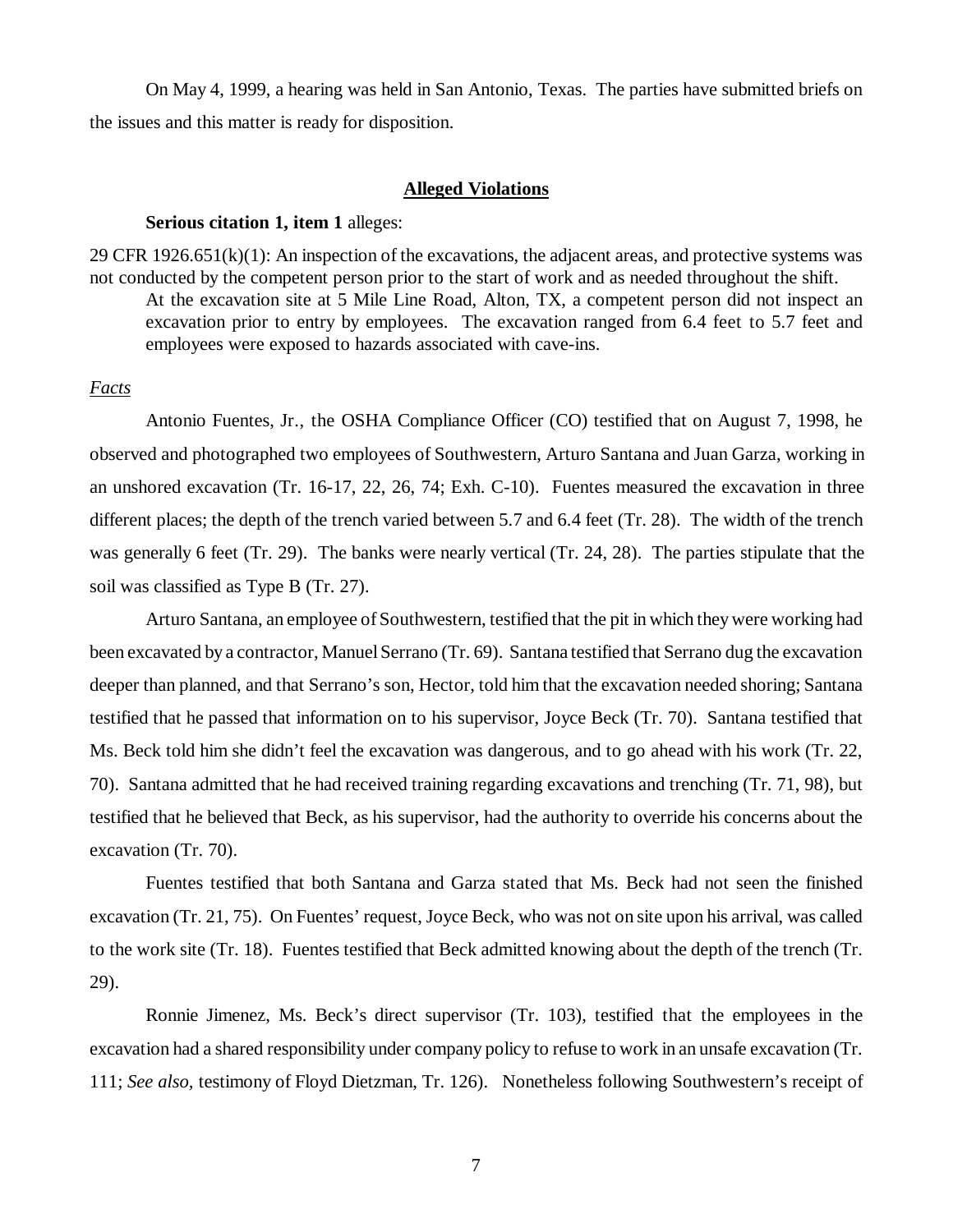the citation in the above captioned matter, Ms. Beck was suspended without pay for a week (Tr. 105-06). Neither Santana nor Garza were disciplined (Tr. 110).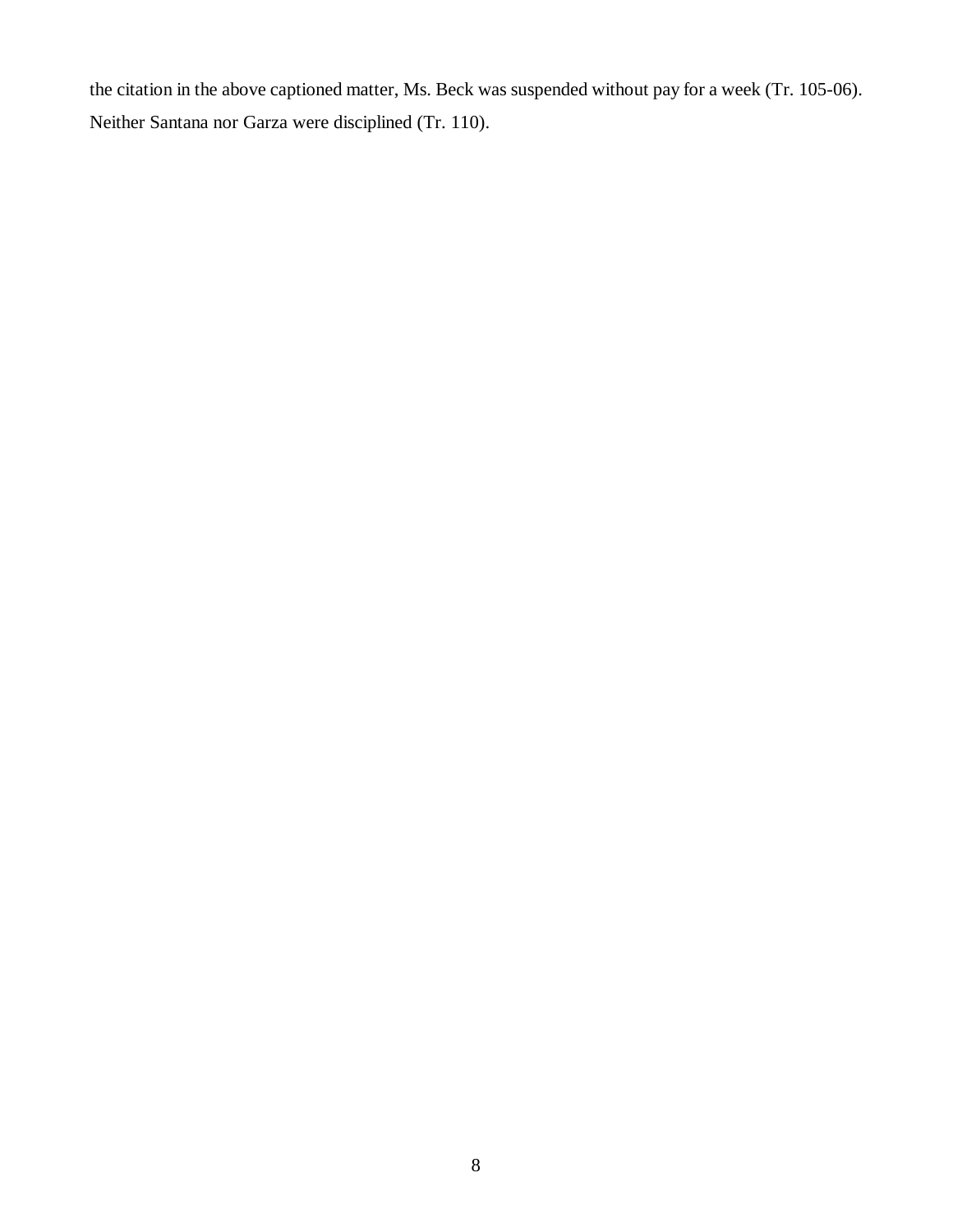## *Discussion*

The cited standard provides:

An inspection shall be conducted by the competent person prior to the start of work and as needed throughout the shift. . ..

A "competent person" is defined at §1926.650 as:

...one who is capable of identifying existing and predictable hazards in the surroundings or working conditions which are unsanitary, hazardous or dangerous to employees, and who has authorization to take prompt corrective measures to eliminate them.

Southwestern admits that Joyce Beck was the competent person on site. Although Southwestern argues that the employees working under Beck's supervision were also competent persons, and had a shared responsibility for safety and under company policy were authorized to refuse to work in the unshored excavation, it is clear that Beck had *de facto* authority over the work site, which neither Santana nor Garza thought to challenge. Only Beck, therefore, had actual authority to take the corrective measures necessary to eliminate the hazard.

The uncontroverted evidence establishes that Beck did not see and, therefore, could not have inspected the finished trench prior to the start of work. The violation is established.

#### *Penalty*

A penalty of \$1,350.00 was proposed.

CO Fuentes believed that the competent person's failure to inspect and take corrective measures could result in the collapse of the trench. Fuentes testified that a trench collapse could result in asphyxiation, suffocation or the crushing of internal organs, any of which could lead to death (Tr. 35). Fuentes found that the severity of any possible injury was, therefore, high, but that the possibility of a trench collapse in this case was low (Tr. 39). Because Southwestern is a large company, no adjustment for size was made in the proposed penalty (Tr. 39). A 10% adjustment for history was made, because Southwestern had no serious violations within the past three years (Tr. 40). No credit was given for good faith (Tr. 39).

I find that the Secretary's proposed penalty is appropriate and will be assessed.

#### **Serious citation 1, item 2** alleges:

29 CFR 1926.652(a)(1): Each employee in an excavation was not protected from cave-ins by an adequate protective system designed in accordance with 29 CFR 1926.652(c). The employer had not complied with the provisions of 29 CFR 1926.652(b)(1)(i) in that the excavation was sloped at an angle steeper than one and one-half horizontal to one vertical (34 degrees measured from the horizontal).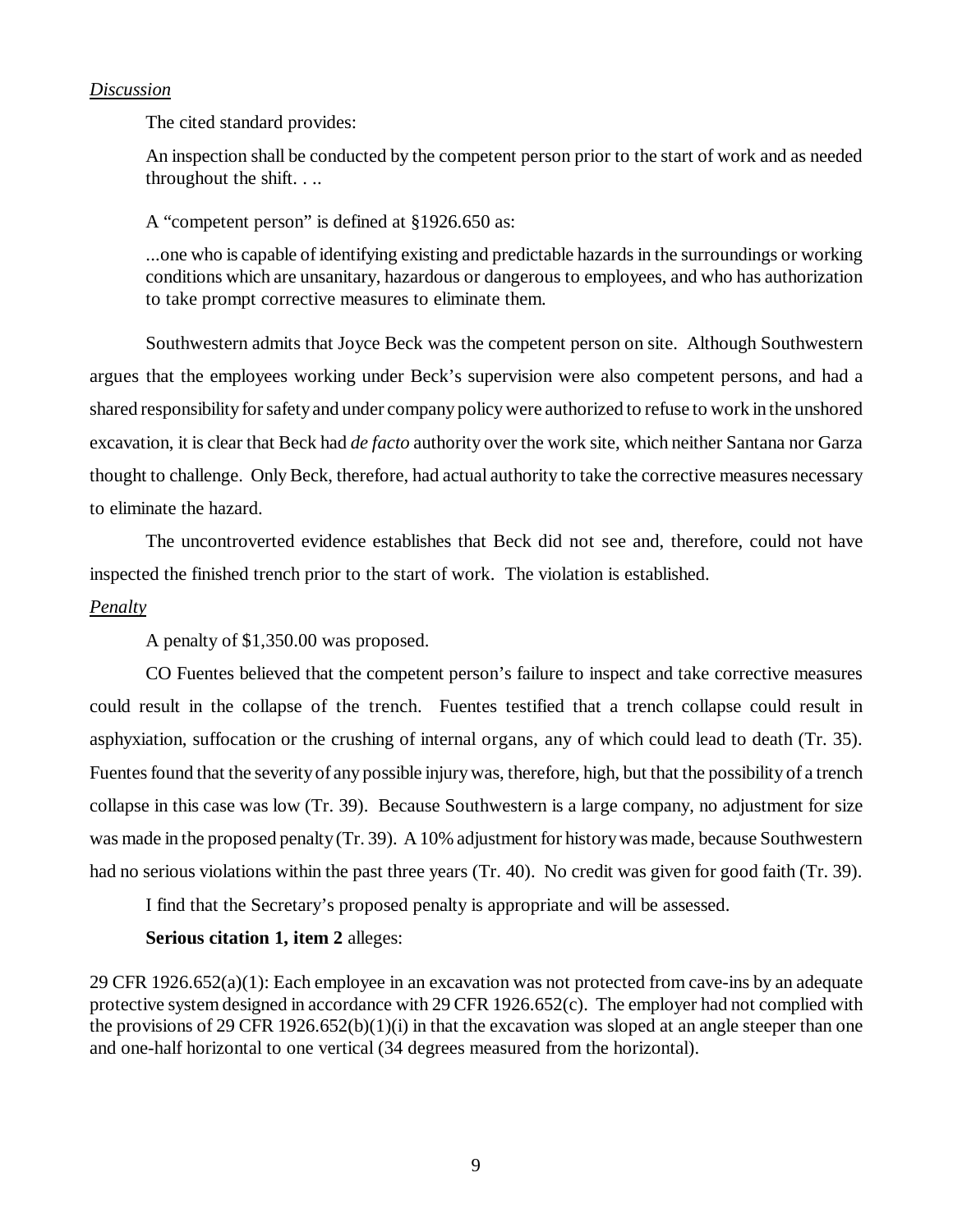At the excavation site at 5 Mile Line Road, Alton, TX, employees entered and worked in an excavation ranging from 6.4 feet to 5.7 feet deep without an adequate protective system. Employees were exposed to hazards associated with cave-ins.

#### *The Violation*

Southwestern does not dispute the existence of the violation, but argues that said violation was the result of the unpreventable employee misconduct of Joyce Beck.

## *Facts*

Johnnie Escobedo, Southwestern's manager of safety, testified that he maintains the training records for the company's work crews in south Texas (Tr. 83). Escobedo testified that in June 1998 he conducted training with Joyce Beck's manager, and all of the managers that are in her group (Tr. 83). Escobedo testified that he reiterated the importance of excavation trenching safety and training with that group (Tr. 83). Escobedo testified that Southwestern provides a "Safety Training Guide for Employees," which contains an examination the applicant must pass before being certified as a competent person in trenching and excavation (Tr. 87; Exh. R-3). Southwestern also uses a training video called "When You Go In" for training its people regarding excavation (Tr. 88; Exh. R-4). Escobedo testified that these documents, as well as Southwestern's more general safety programs (Exh. R-1 through R-6) were available to Southwestern's managers (Tr. 91), and that Joyce Beck had copies of Exh. R-3 and R-4 in a binder in her office (Tr. 95).

Escobedo testified that employees who fail to follow Southwestern's safety policies and regulations may be disciplined, up to and including dismissal (Tr. 94). Joyce Beck was disciplined for her violation of Southwestern's policies (Tr. 105-06, 123)

## *Discussion*

In order to establish an unpreventable employee misconduct defense, the employer must show that it had: established work rules designed to prevent the violation; adequately communicated those work rules to its employees (including supervisors); taken reasonable steps to discover violations of those work rules; and effectively enforced those work rules when they were violated. *New York State Electric & Gas Corporation*, 17 BNA OSHC 1129, 1995 CCH OSHD ¶30,745 (No. 91-2897, 1995). The Fifth Circuit holds that the burden of proving affirmative defense is with the employer. *See, L.R. Willson and Sons Inc. v. Occupational Safety and Health Review Commission,* 134 F.3d 1235 (4th Cir. 1998).

Here Southwestern introduced ample evidence of a comprehensive written safety program, including training materials addressing the cited hazard, which, if heeded, would have prevented the violation. Southwestern completely failed to show how the training materials were communicated to supervisory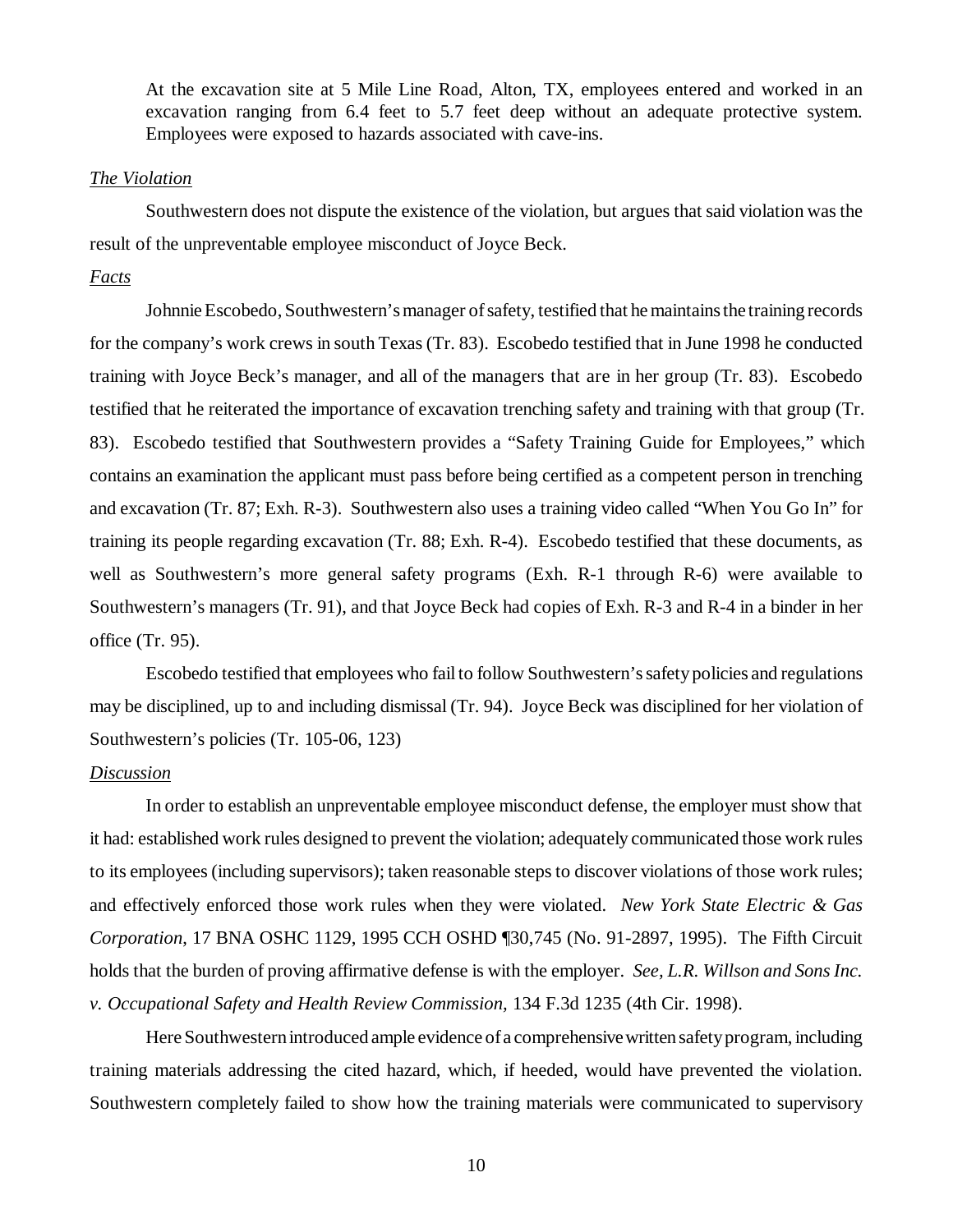personnel in general, or to Joyce Beck in particular. Southwestern's manager of safety, Escobedo, indicated that Beck's group of managers was cautioned about the importance of trenching and excavation training, but did not indicate that he himself provided that training. Beck had copies of the training materials, but Southwestern provided no evidence that Beck had been made familiar with those materials. There was no evidence indicating what, if any, efforts Southwestern made to discover violations of its work rules. There was no evidence that any employee, other than Joyce Beck, had ever been disciplined for safety violations. Southwestern failed to carry its burden of proof, and its affirmative defense must be rejected.

#### *Penalty*

A penalty of \$2,250.00 was proposed for this violation. The criteria taken into account by the Secretary are identical to those in the discussion of item 1 above. Because of the direct nexus between the failure to shore and the probability of a trench collapse, I find that the higher penalty for this item is appropriate, and will be assessed.

## **Serious citation 1, item 3** alleges:

29 CFR 1926.1053(b)(1): Portable ladders were used for access to an upper landing surface and the ladder side rails did not extend at least 3 feet (.9 m) above the upper landing surface to which the ladder was used to gain access:

At the excavation site at 5 Mile Line Road, Alton, TX, employees used a portable extension ladder that did not extend 3 feet above the upper landing surface. Employees were exposed to slips and falls into an excavation 6.0 feet deep.

#### *Facts*

Fuentes testified that the employees in the trench exited by climbing out on a ladder (Tr. 46). He stated that the side rails of the ladder in the trench extended 1.3 to 1.4 feet, rather than the required 36 inches above ground level (Tr. 31). Fuentes further testified that an employee who tripped dismounting the ladder could sprain an ankle, damage a knee, or even break a leg (Tr. 33). Fuentes admitted that the two employees had no difficulty exiting the trench on this occasion (Tr. 46).

#### *Discussion*

Southwestern does not contest the facts presented by the CO, but argues that the failure to extend the ladder further was not "serious," in that the potentially hazardous condition did not give rise to a substantial probability of death or serious physical harm as required under §17k of the Act.

This judge does not agree that a broken bone is not "serious physical harm" as contemplated by the Act. The gravity of this violation is, however, overstated, in that the severity of any possible injury, and